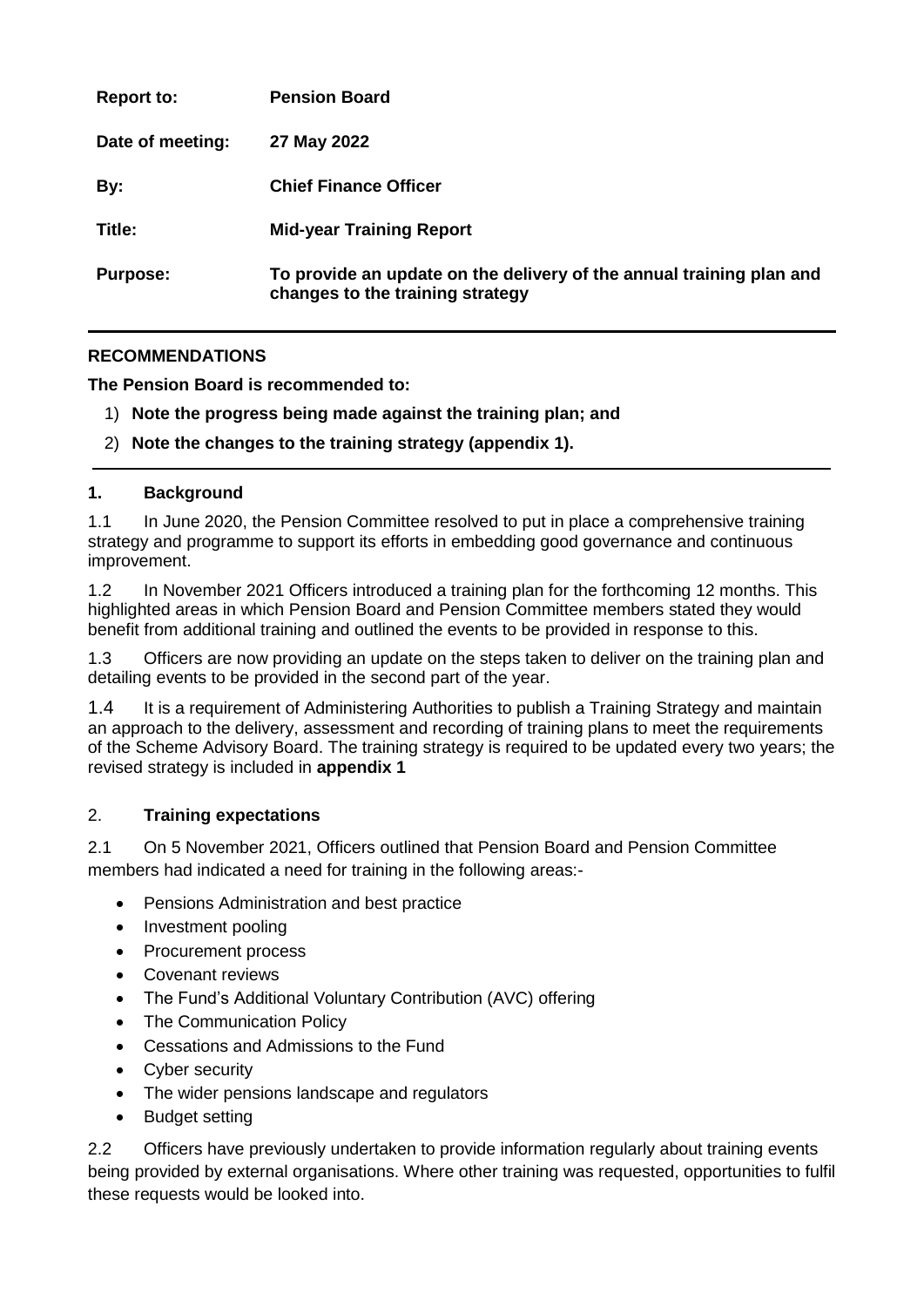### **3. Training delivered**

3.1 Since November 2021 training has been arranged, and delivered, covering the following topics

- Triennial Valuation delivered by Barnet Waddingham
- Impact Investing delivered by Pensions for Purpose
- The Science of Climate Change delivered by Dr Lazenby, University of Sussex
- Task Force on Climate Related Finance Disclosures delivered by Officers

3.2 In addition to the bespoke events organised by Officers, members of the Pension Board and Pension Committee have received details of external events they may find useful. Details of such events are provided at least once a month. Additionally, this notification includes details of useful reading material and podcasts.

3.3 As part of the February 2022 meetings, both Pension Board and Pension Committee members were informed of the opportunity for East Sussex Pension Fund (ESPF or the Fund) to obtain licences to an online library of videos. Having considered the cost and the likely amount of use this library neither group agreed it was a good use of resources, however, an alternative which does not carry a cost is being made available. This alternative is focused on pension administration and will help meet the identified need to provide training in this area.

## **4. Training planned**

4.1 In the second part of the year Officers intend to arrange training on:-

- The Wider Pensions Landscape and Regulatory Bodies to be Officer led
- Investment Pooling to be provided by the ACCESS Pool
- Affordable Housing to be provided by Gresham House
- The Pensions Regulator's Single Code of Practice to be provided by Burness Paul LLP
- Accounting to be Officer led
- Paris-aligned investing to be provided by Strorebrand
- Communication delivered by Officers

4.2 Along with the training opportunities listed above Officers are also looking into providing training on the budget setting process towards the end of the year.

# **5. Updates covering training needs**

5.1 To date a report has been delivered providing information on the AVC options available to members. This will become an annual report and the next update will comment on the performance of Funds members can choose from. These reports will provide information which will allow Pension Board and Pension Committee members to improve their understanding of the funds available.

# **6. Training identification**

6.1 Towards the end of the year Officers intend to repeat the self-assessment exercise run in 2021. This asks members of the Pension Board and Pension Committee to assess their knowledge on a range of topics and is based on material provided by Chartered Institute of Public Finance and Accountancy (CIPFA) and the knowledge and understanding expectations laid out by The Pensions Regulator.

# **7. Training Strategy**